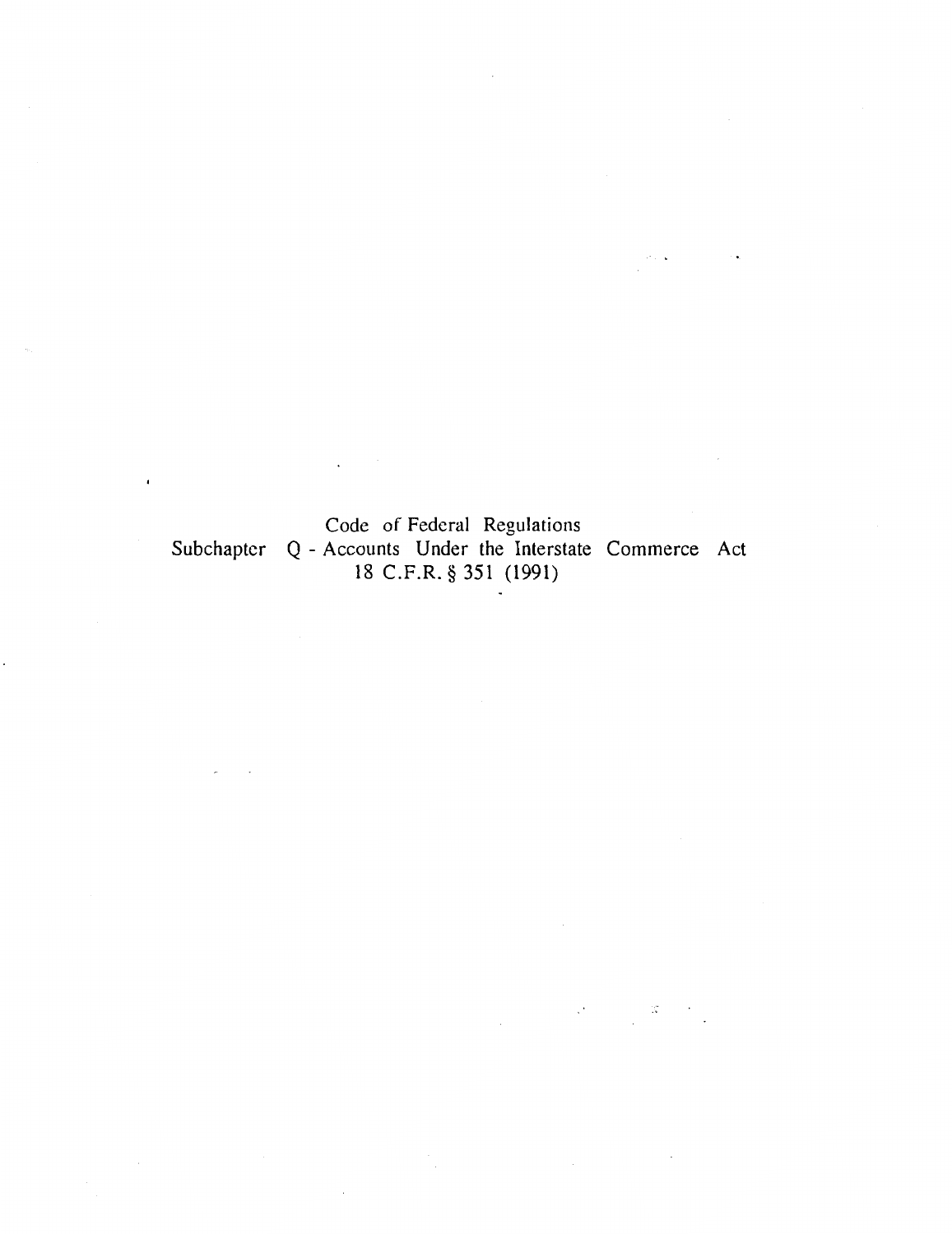# Code of Federal Regulations Subchapter Q - Accounts Under the Interstate Commerce Act 18 C.F.R. § 351 (1991)

Part 351 of the Federal Energy Regulatory Commission's Regulations concerns any financial statements released by an oil pipeline. Any oil pipeline desiring to publish such a statement in reports to stockholders and others may do so. The report must be based upon generally accepted accounting principles for which there is authoritative support. However, if the report includes any variance from the Commission's accounting rules, it must so state.